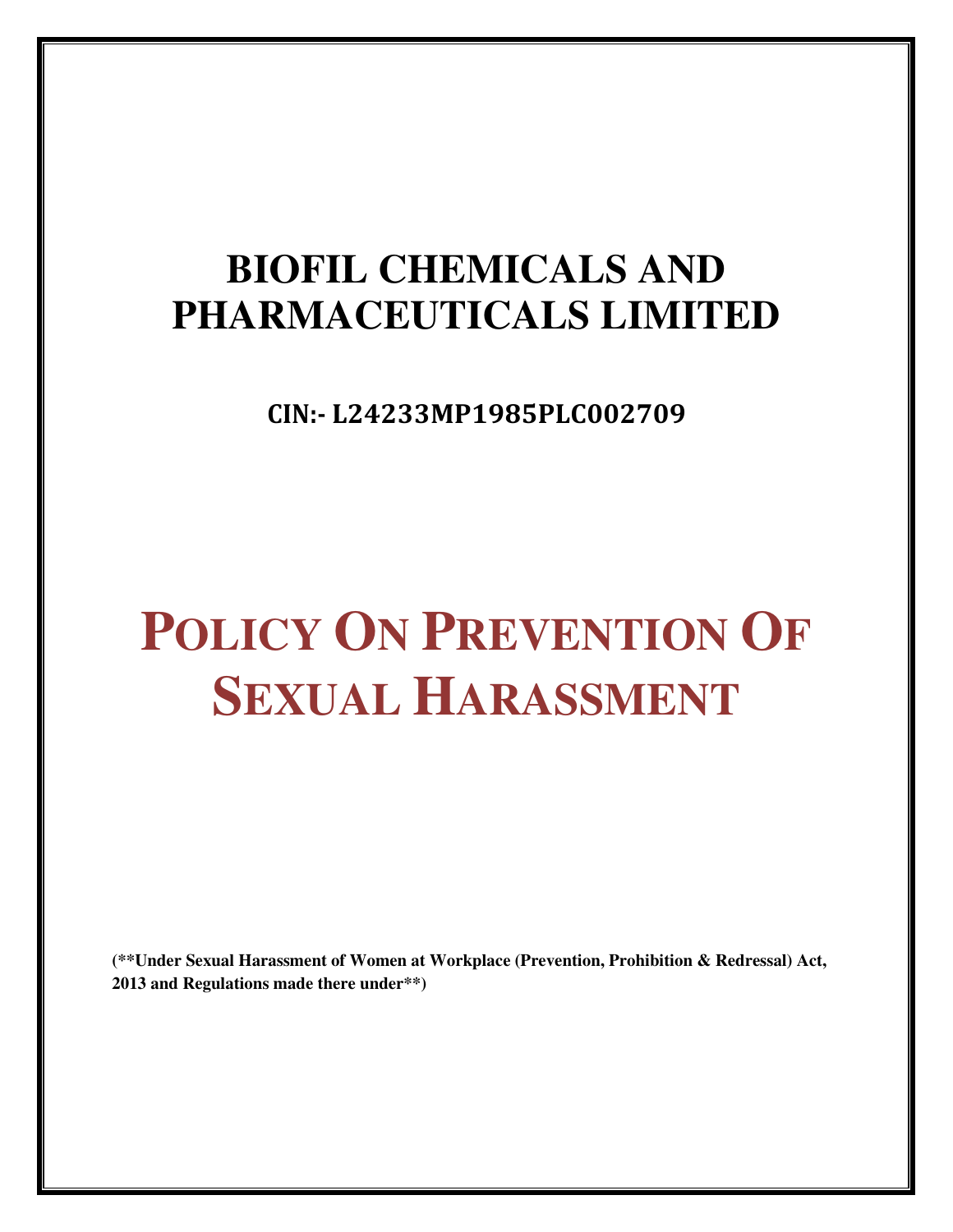## BIOFIL CHEMICALS AND PHARMACEUTICALS **LIMITED**

## **POLICY ON PREVENTION OF SEXUAL HARASSMENT**

| <b>CONTENT</b>                                | PAGE NO.       |
|-----------------------------------------------|----------------|
|                                               |                |
| Preamble                                      | 3              |
| Applicability                                 | 3              |
| Definition and Scope of Sexual Harassment     | 3              |
| <b>Internal Complaint Redressal Committee</b> | 3              |
| <b>Redressal Process</b>                      | $\overline{4}$ |
| <b>Enquiry Process</b>                        | $\overline{4}$ |
| Protection against Retaliation                | 5              |
| Documentation                                 | 5              |
| Complaints made with a Malicious Intent       | 5              |
| <b>Disciplinary Actions</b>                   | 5              |
| Confidentiality                               | 5              |
|                                               |                |

*NOTE: Throughout this Policy, the term "Company" refers to Biofil Chemicals and Pharmaceuticals Limited in which an employee works, depending on context.*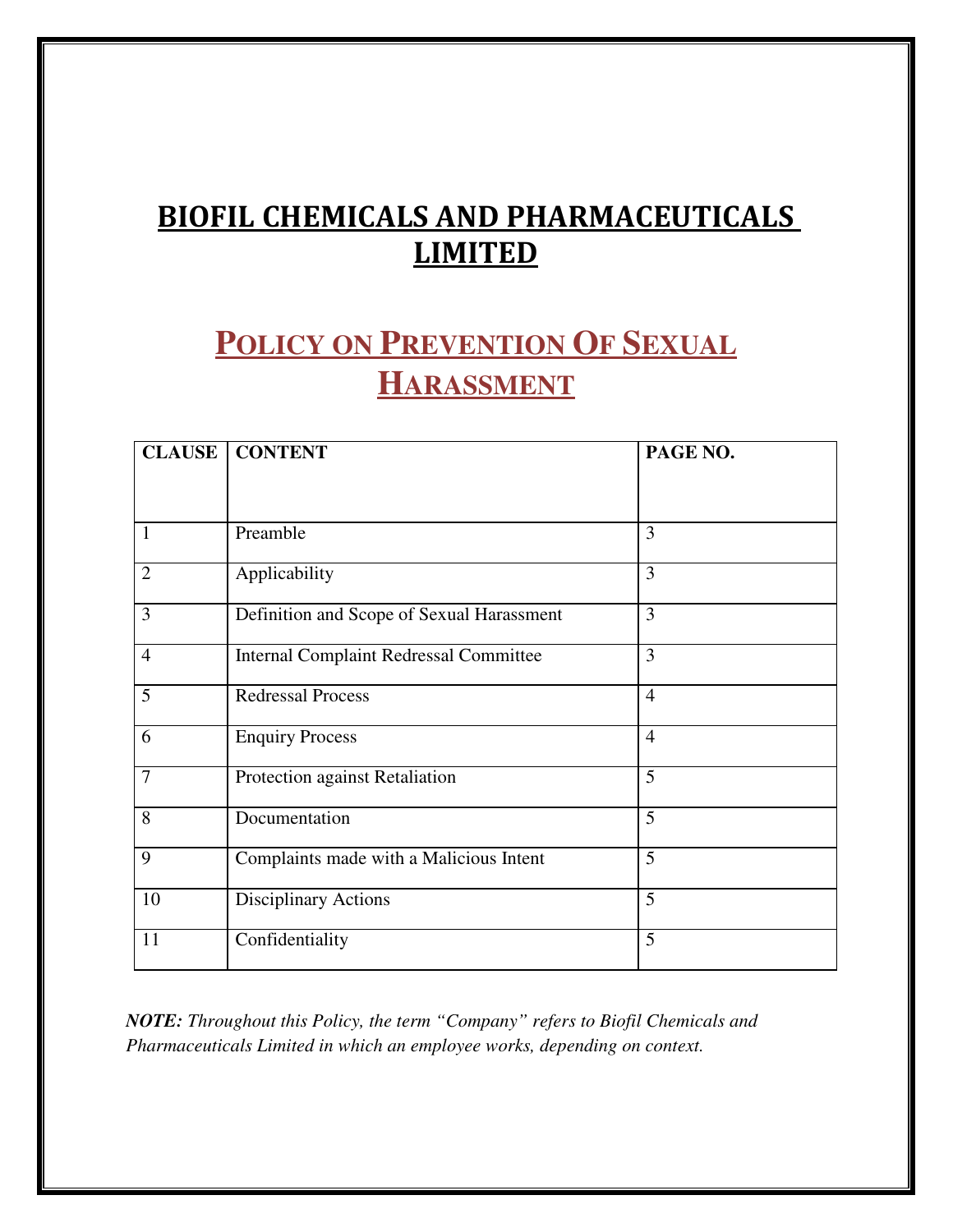### **POLICY ON PREVENTION OF SEXUAL HARASSMENT OF EMPLOYEES AT WORKPLACE**

## **BIOFIL CHEMICALS AND PHARMACEUTICALS LIMITED**

#### **1. PREAMBLE**

**BIOFIL CHEMICALS AND PHARMACEUTICALS LIMITED** is an equal employment opportunity company and is committed to creating a healthy working environment that enables employees to work without fear of prejudice, gender bias and sexual harassment. The Company also believes that employees of the Company have the right to be treated with dignity. Sexual harassment at the work place or other than work place if involving employees is a grave offence and is, therefore, punishable.

The Supreme Court has also directed companies to lay down guidelines and a forum for redressal of grievances related to sexual harassment.

#### **2. APPLICABILITY**

- 2.1 The policy shall be applicable to all the employees employed at the workplace for any work on regular, temporary, ad hoc or daily wage basis. Either directly or through an agent, including a contractor, with or without the knowledge of the principal employer, whether for remuneration or not, or working on a voluntary basis or otherwise, whether the terms of employment are express or implied and includes a coworker, a contract worker, probationer, trainee, apprentice or called by any other such name.
- 2.2 "Employee" means any person on the rolls of the Company including those on deputation, contract, temporary, part time or working as consultants.

#### **3. DEFINITION AND SCOPE OF SEXUAL HARASSMENT**

Sexual harassment would mean and include any of the following:

- (i) Unwelcome sexual advances, requests or demand for sexual favors, either explicitly or implicitly, in return for employment, promotion, examination or evaluation of a person towards any company activity;
- (ii) unwelcome sexual advances involving verbal, non-verbal, or physical conduct such as sexual jokes, letters, phone calls, e-mail, gestures, showing of pornography, lurid stares, physical contact or molestation, stalking, sounds, display of pictures, signs, verbal or non-verbal communication which offends the individuals sensibilities and affect her/his performance;
- (iii) eve teasing, innuendos and taunts, physical confinement against one's will and likely to intrude upon one's privacy;
- (iv) act or conduct by a person in authority which creates the hostile environment at workplace or intimidating to a person belonging to the other sex;
- (v) any unwelcome gesture by an employee having sexual overtones.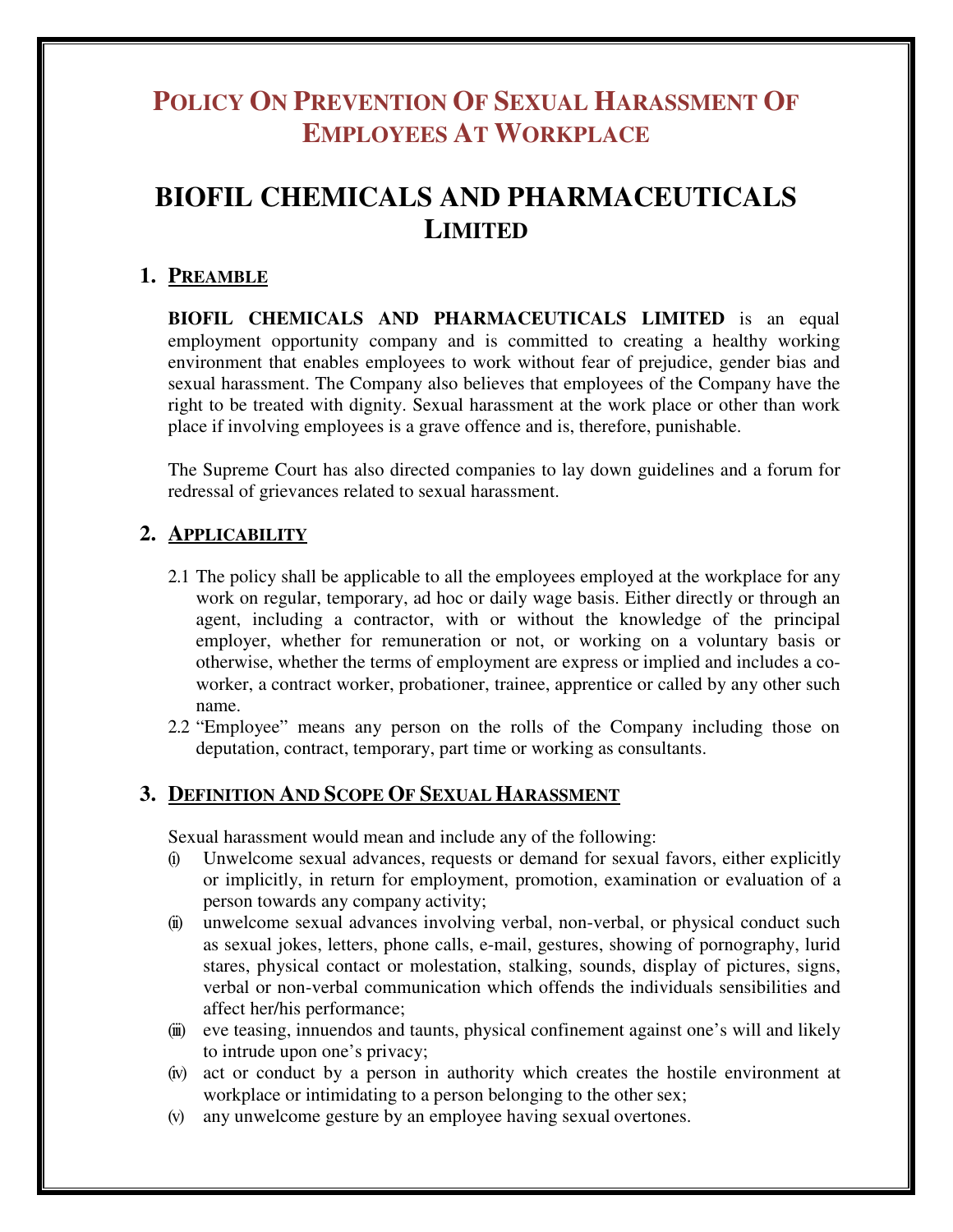#### **4. INTERNAL COMPLAINT REDRESSAL COMMITTEE**

A Committee has been constituted by the Management to consider & redress complaints of Sexual Harassment. The Chairman and Members of the Committee are as follows:

| 1. Mrs. Namrata Tiwari | Chairman |
|------------------------|----------|
| 2. Ms. Chandra Nair    | Member   |
| 3. Mr. Satish Gaur     | Member   |
| 4. Mr. Rajpal Rajput   | Member   |

A quorum of 3 members is required to be present for the proceedings to take place. The quorum shall include the Chairperson and at least two members, one of whom shall be a lady. Committee shall submit its report to the management.

#### **5. REDRESSAL PROCESS**

- 5.1 Any employee who feels and is being sexually harassed directly or indirectly may submit a complaint of the alleged incident to any member of the Committee in writing with his/her signature within 30 days of occurrence of incident.
- 5.2 The Committee will maintain a register to endorse the complaint received by it and keep the contents confidential, if it is so desired, except to use the same for discreet investigation.
- 5.3 The Committee will hold a meeting with the Complainant within five days of the receipt of the complaint, but not later than a week in any case.
- 5.4 At the first meeting, the Committee members shall hear the Complainant and record her/his allegations. The Complainant can also submit any corroborative material with a documentary proof, oral or written material, etc., to substantiate his/her complaint. If the Complainant does not wish to depose personally due to embarrassment of narration of event, a lady officer for lady employees involved and a male officer for male employees involved shall meet and record the statement.
- 5.5 Thereafter, the person against whom complaint is made may be called for a deposition before the Committee and an opportunity will be given to him/her to give an explanation, where after, an "Enquiry" shall be conducted and concluded.
- 5.6 In the event, the complaint does not fall under the purview of Sexual Harassment or the complaint does not mean an offence of Sexual Harassment, the same would be dropped after recording the reasons thereof.
- 5.7 In case the complaint is found to be false, the Complainant shall, if deemed fit, be liable for appropriate disciplinary action by the Management.

#### **6. ENQUIRY PROCESS**

- 6.1 The Committee shall proceed with the Enquiry within two working days from receipt of complaint and communicate the same to the Complainant and person against whom complaint is made.
- 6.2 The Committee shall prepare and hand over the Statement of Allegation to the person against whom complaint is made and give him/her an opportunity to submit a written explanation if she/he so desires within 7 days of receipt of the same.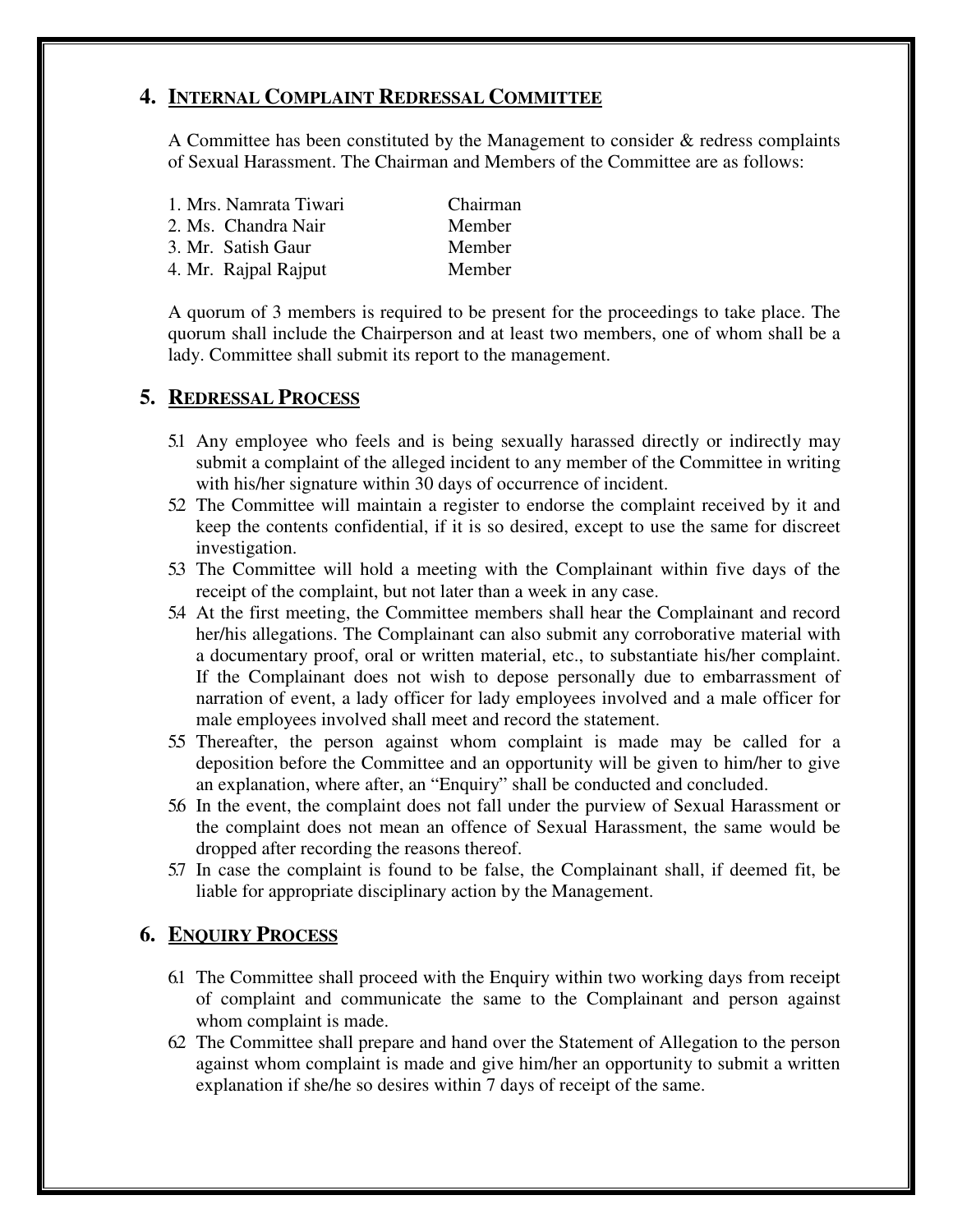- 6.3 The Complainant shall be provided with a copy of the written explanation submitted by the person against whom complaint is made.
- 6.4 If the Complainant or the person against whom complaint is made desires any witness(es) to be called, they shall communicate in writing to the Committee the names of witness(es) whom they propose to call.
- 6.5 If the Complainant desires to tender any documents by way of evidence before the Committee, she/he shall supply original copies of such documents. Similarly, if the person against whom complaint is made desires to tender any documents in evidence before the Committee he/she shall supply original copies of such documents. Both shall affix his/her signature on the respective documents to certify these to be original copies.
- 6.6 The Committee shall call upon all witnesses mentioned by both the parties.
- 6.7 The Committee shall provide every reasonable opportunity to the Complainant and to the person against whom complaint is made, for putting forward and defending their respective case.
- 6.8 The Committee shall complete the "Enquiry" within reasonable period but not beyond three months and communicate its findings and its recommendations for action to the Chairman & Managing Director. The report of the committee shall be treated as an enquiry report on the basis of which an employee who has been found guilty of such allegations can be awarded appropriate punishment straightaway.
- 6.9 The Chairman & Managing Director will direct appropriate action in accordance with the recommendation proposed by the Committee.
- 6.10 The Committee shall be governed by such rules as may be framed by the Supreme Court orders or any other legislation enacted later on.

#### **7. PROTECTION AGAINST RETALIATION**

Regardless of the outcome of the complaint made in good faith, the employee lodging the complaint and any person providing information or any witness, will be protected from any form of retaliation. While dealing with complaints of sexual harassment, the Committee shall ensure that the Complainant or the witness are not victimized or discriminated against by the accused. Any unwarranted pressures, retaliatory or any other type of unethical behavior from the accused against the complainant while the investigation is in progress should be reported by the complainant to the Internal Complaints Redressal Committee as soon as possible. Disciplinary action will be taken by the Complaints Committee against any such complaints which are found genuine.

#### **8. DOCUMENTATION**

The Committee shall keep complete and accurate documentation of the complaint, its investigation and the resolution thereof. The incident would be documented in both the complainant's and the accuser's files with the full report of the Internal Complaints Redressal Committee.

#### **9. COMPLAINTS MADE WITH A MALICIOUS INTENT**

This policy has been evolved as a tool to ensure that in the interest of justice and fair play, our employees have a forum to approach in the event of instances of sexual